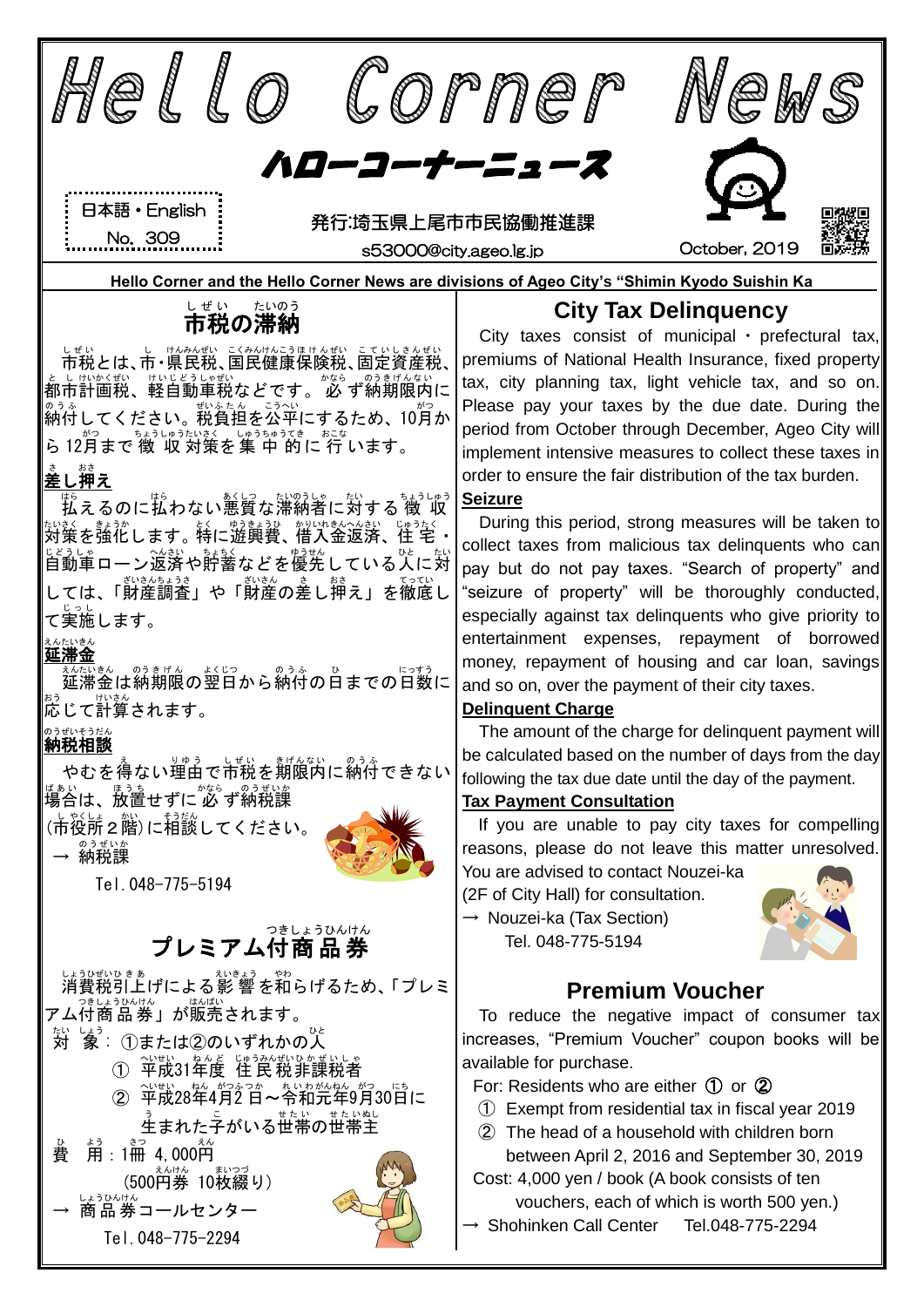# ょぅじきょういく はいく むしょうか<br>**幼児 教 育 ・保育の無償化**

ょうちえん。<sub>ほいくじょ(</sub>以び)<br>幼稚園、保育所、認定こども園などの利用料が、1月 っぴたち。 むしょうか<br>1日から無償化されます。通園送迎費、食材費、行事費 ・\*いしょうがい<br>は対象外です。

対 たい しょう<br>- 象 : 3~5歳の子ども

じゅうかばいる。<br>住 民 税 非課税世帯の0〜2歳の子ども

保育課 エッシュ

Tel.048-775-5044・5121

Fax 048-774-5342



#### ほぃくしせっにゅうしょもう こ<br>**保育施設入 所申し込み** ほ い く し せ つにゅうしょもう

ねいわ 2年4月入 所の保育施設入 所申し込み、および <sup>関≦は</sup>認定の単譜の受付けは 11月15日(釜)~30日(土)│ (16日 (土) • 日を除く)です。11月23日 (土) は保育課 のみ開いています。「ペラレォ ホムキュト<br>のみ開いています。人所案内は 10月18日(金)から <sub>ほいく楽、</sub>☆ぼいくはつ。☆くしょ。ぼうなぇぅじょ。くば<br>保育課、各保育施設、各支所・出 張 所 で配られます。 → 保育課 ほいくか

Tel.048-775-5121 / Fax 048-774-5342

#### 幼稚園 ようちえん

\* いゎ‐ぉん がっにゅうぇんこうづ。。……。<br>令和2年4月入園児の入 園手続きが始まります。<br>……………… しないしりっょうちぇん<br>**市内私立幼稚園** 

願書 がんしょ は各幼稚園 かくようちえん で 10月 がつ 15日 にち (火 か )から配 くば られ、受付 うけつけ は 11月 がつ 1 日 ついたち (金 きん )から始 はじ まります。詳 くわ しくは、入 園 にゅうえん を希望 きぼう する園に問い合わせてください。

→ 保育課 ほいくか

Tel.048-775-5121 / Fax 048-774-5342

しりっぴ。\*\*よぅぅぇん

- <u>おいほう、</u>、<br>対 象 : 平成27年4月2日~平成28年4月1日に生まれし。 11月1 日現在、上尾市に住 民 登録があり、 令和 れいわ 2年 ねん 4月 がつ 以降 いこう も引 ひ き続 つづ き市内 しない に在 住 ざいじゅう 予定 よてい の幼児 ようじ
- もうに。<br>申込み : 申込書は 10月15日(火)から、平方幼稚園 ( 平方 ひらかた 1346-1 、 Tel/Fax 048-725-2008) と まゔ\´ ゑ゙ゑ҈寒(市役所フ階) で配られ、11月 1 日 ついたち (金 きん )午前 9時 じ 30分 ぷん から平方 ひらかた 幼稚園 ようちえん で受 うけ 。。<br>付を始めます。

→ 教育総務課





#### **No Fees for**

# **Preschool Education and Childcare**

From October 1, there will be no fees for kindergartens nor childcare facilities. This new system does not cover transportation, food or events.

For: Children aged 3~5

Children aged 0~2 who belong to a household exempt from residential tax

 $\rightarrow$  Hoiku-ka (Childcare Section) Tel. 048-775-5044・5121 Fax 048-774-5342



### **Application for Enrollment in Childcare Facilities**

Applications for enrollment in childcare facilities and childcare authorization for the school year beginning in April, 2020, will be accepted from November 15 (Fri) through 30 (Sat) (excluding Nov.16 (Sat) and Sundays). On November 23 (Sat), only Hoiku-ka will be open. Guidebooks for enrollment will be given out from October 18 (Fri) at the following locations: Hoiku-ka, all childcare facilities, and branch offices of City Hall.

 $\rightarrow$  Hoiku-ka (Childcare Section) Tel. 048-775-5121 Fax 048-774-5342



# **Kindergarten**

Kindergarten/youchien enrollment procedures for the school year beginning in April, 2020, will start.

#### **Private Kindergartens in Ageo**

Application forms will be given out at each youchien from October 15 (Tue). Applications will be accepted from November 1 (Fri). For more details, please contact the kindergarten where you wish to enroll your child.  $\rightarrow$  Hoiku-ka (Childcare Section)

Tel. 048-775-5121 / Fax 048-774-5342

#### **City-run** *Hirakata Youchien*

- For: Children born between April 2, 2015 and April 1, 2016, who have registered with Ageo City Office as of November 1 and are expected to live in Ageo continuously from April 2020 onward.
- Application: From October 15 (Tue), application forms will become available at Hirakata Youchien (Hirakata 1346-1 Tel. / Fax 048-725-2008) and Kyoikusoumu-ka (7F of City Hall). Applications will be accepted at Hirakata Youchien from 9:30 a.m. on November 1 (Fri).

→ Kyoikusoumu-ka

(Educational General Administration Section) Tel.048-775-9469 / Fax 048-776-2250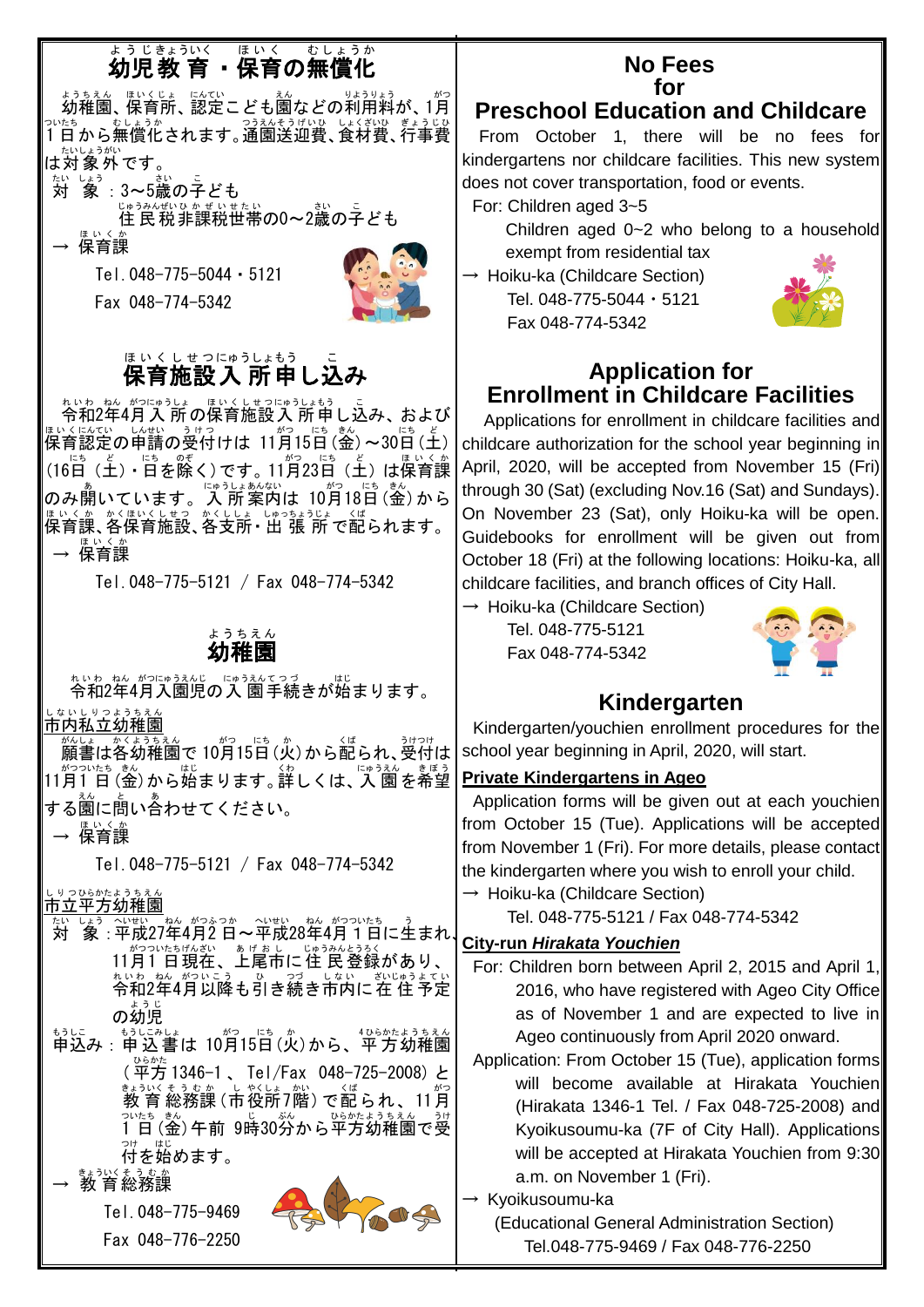# しんにゅうがくじどう けんこうしんだん<br>**新入学児童の健康診断**

\*いゎ ォ¼ がっこう 「ニゅラホ´ィ ム ひょう」 たいしょう<br>令和2年4月に小学校へ入 学予定の子どもを対 象 に、就 学 しゅうがく 時 じ 健康 けんこう 診断 しんだん を 行 おこな います。10月 がつ 上 旬 じょうじゅん に、健康 けんこう しんだん じっしょうしょしょうまままいしゃ。しゅうがくじ けんこう<br>診断の実施日時や実施場所を記載した「就 学 時健康 しんだん<br>診断のお知らせ」のはがきを郵送します。10月11日 (釜) 〜18日 (釜) (土日 • 祝 日 を除く)に、 はがきを持っ て、指定された小学校で健康診断に必要な書類を受 け取ってください。

→ 学校保健課 Tel.048-775-9683

Fax 048-775-5633



#### とくていけんしん<br>**特定健診 / がん検診** とくていけんしん e<br>S

<sub>とくでけんし</sub>。<br>特定健診の実施期間は 10月31日 (木) まで。がん検診 の実施期間は11月30日(土)まで、甲し込みは10月31日 (木 もく )までです。詳 くわ しくは、ハローコーナーニュース 4・ 5月号 がつごう をご覧 らん ください。

# あげおワールドフェア 2019

と き: 10月6日(日) 午前10時~午後4時 ところ: 文化 ぶんか センター

# たぶんかこうりゅう<br>**多文化交 流 フェア 2019**

と き: 10月27日(日) 年前10時~午後3時 ところ: 尾山台団地センターひろば (瓦葺 2716) <sub>ない。お</sub>。<br>内 容 : やさしい日本語で防災 · 減災を学ぶ、各国の ゕていりょうり はばい にほん、ちゅうごく<br>家庭料理の販売(日本、中 国 、タイ 、バン <br>グラデシュ、ネパール、ブラジルなど)、民族 いようたいけん<br>衣装体験&ファッションショー、外国のあ そび体験、くらし相談、他

→ 尾上さん 090-8949-7864 おのうえ …<br>萩原さん 090−1985−0662

# AGAのイベント

- 
- ① ハロウィンパーティー と き : 10月27日(日) 「<br><del>年後</del>2~4時 ところ : 文化センター 内 ない - 容:仮装ファッションショー、ゲーム よう かそう まんかみ : 然凶 200臼 / 一般 400臼, しょうがくせい。<br>**小学生 100円、未就学児無料**

# **Medical Checkup for New 1st Graders**

Medical checkups will be provided to children who are expected to enter elementary school in April 2020. A postcard, "Notice of Medical Checkup for New 1<sup>st</sup> Graders," showing the checkup date and place will be sent out by mail at the beginning of October. Please bring this postcard to the designated elementary school between October 11 (Fri) and 18 (Fri) (except for Oct. 12~14) and obtain documents necessary for checkup.  $\rightarrow$  Gakkouhoken-ka (School Health Section)

Tel. 048-775-9683 / Fax 048-775-5633

### **Medical Exam for Metabolic Syndrome Checkups for Cancer**

Please note that the period of Medical Exam for Metabolic Syndrome will end on October 31(Thu). Also, the period of checkups for cancer will end on November 30 (Sat) and the application deadline is October 31 (Thu). For more information, please refer to the April and May issues of Hello Corner News.

# **Ageo World Fair 2019**

When: October 6 (Sun) 10:00 a.m. ~ 4:00 p.m. Where: Bunka Center

# **Multicultural Exchange Fair 2019**

When: October 27 (Sun) 10:00 a.m. ~ 3:00 p.m. Where: the Oyamadai Danchi Center's square (Kawarabuki 2716)

Program: Learn about disaster prevention and disaster risk reduction in easy-to-understand Japanese; sale of various countries' homecooking (including Japan, China, Thailand, Bangladesh, Nepal and Brazil); try on ethnic costumes and watch a fashion show; experience children's plays of various countries; counselling services on living, and much more.

 $\rightarrow$  Onoue-san Tel.090-8949-7864 Hagiwara-san Tel.090-1985-0662



# **AGA's Events**

#### ① **Halloween Party**

When: October 27 (Sun) 2:00~4:00 p.m. Where: Bunka Center

Program: A fashion show of Halloween costumes and games

Cost: 200 yen for AGA members 400 yen for non-AGA members 100 yen for elementary school children Free for preschool children